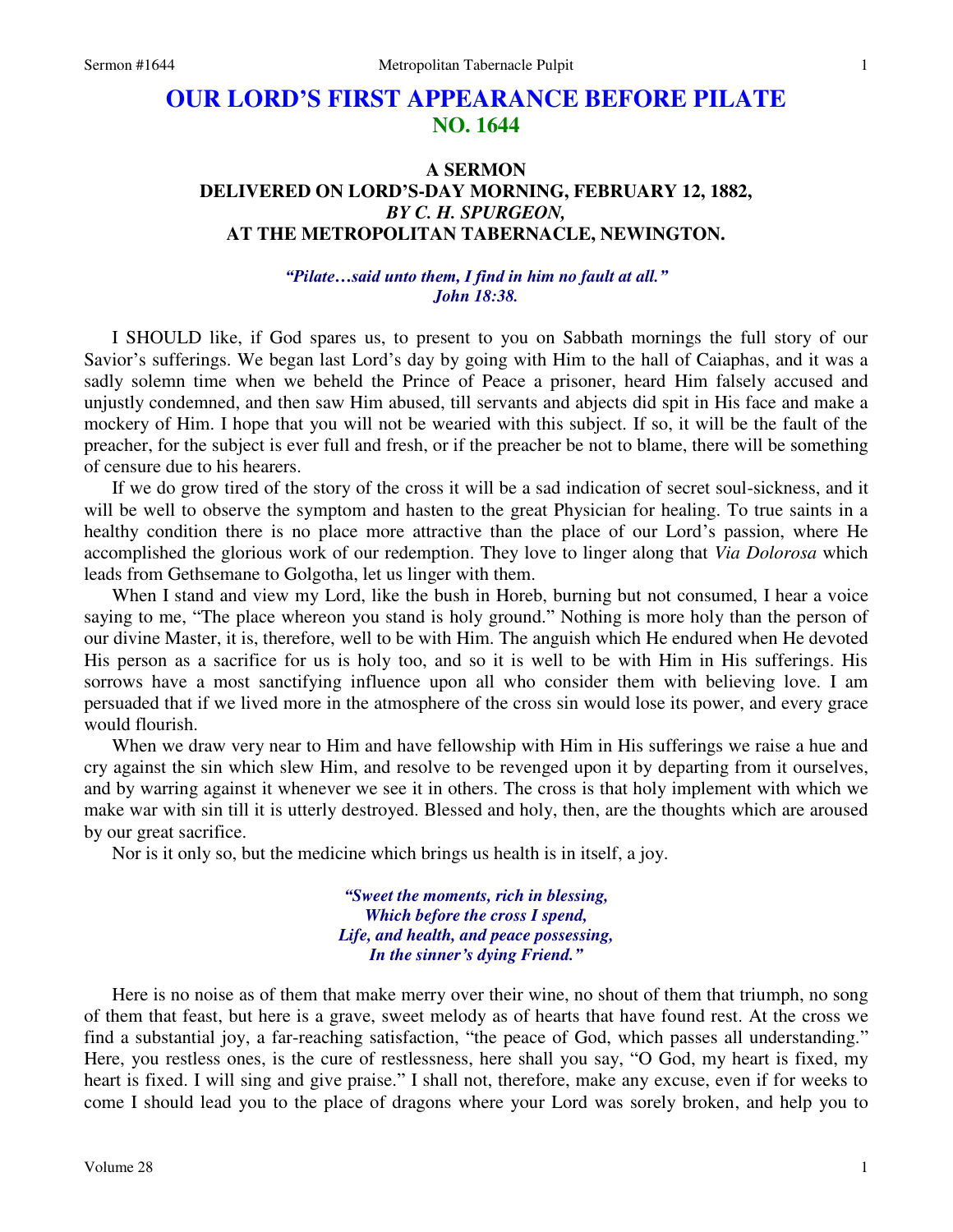drink of His cup, and to be baptized with His baptism. May the Spirit of God come upon and open our eyes to read the sacred heart of Him whose sorrows are unrivalled—sorrows borne for love of us.

 Let us go to the narrative at once with loving and lowly carefulness. Our Lord was condemned by the chief priests for blasphemy because He declared Himself to be the Son of God, and told them that they should hereafter see Him coming in the clouds of heaven to be their judge. Rending his garments, the high priest said, "What need have we of any further witness? You have heard his blasphemy." When the morning light had come, and they had gone through the formality of a set trial by daylight, having really condemned Him in the night, they led Jesus away to Pilate.

 According to tradition, He was led with a rope about His neck, and His hands bound, and I can fully believe in the tradition when I remember the words of Isaiah, "He was led as a sheep to the slaughter." It was a strangely sad procession which moved through Jerusalem a little after six in the morning. Those men of the Sanhedrin in all their pomp and power surrounding this one poor victim, whom they were about to deliver to the Gentiles with the one design that He might be put to death! Those wicked men of pride were as the dogs of whom the Psalmist sang when the hind of the morning was his tender theme.

 When they came to the house of the Roman governor, they would not themselves enter within its doors. It is said to have been one of the many magnificent palaces which Herod the Great built for himself, the architecture was gorgeous, the floors were inlaid with choice marbles, and all the chambers were richly gilded and furnished with Oriental splendor. Into the great hall these scrupulous hypocrites would not enter because they must by no means be defiled by the touch of a Gentile, for they had already commenced to keep the Passover. So they waited in the courtyard, and Pilate condescended to come out to them, and learn the pressing business which brought them there so early in the morning.

 The Roman governor was proud, and cruel, and abhorred the Jews, but still, knowing their fanaticism and the readiness with which they broke loose at Passover times, he stood at his palace gate and heard their demands. He soon ascertained that they had brought him a prisoner, evidently a poor man, and in personal appearance emaciated, weary, and suffering. About Him there was a mysterious dignity combined with singular gentleness, and Pilate for this and other reasons evidently took a singular interest in Him. Fixing his gaze first upon the extraordinary prisoner, he turned to the angry priests and demanded, "What accusation bring against this man?

 The one objective of the priests in bringing Jesus to Pilate was to get Him put to death, for when Pilate told them to go and judge Him according to their law, they replied that they would gladly do so, but that the power of life and death had been taken from them, implying that nothing but His death would content them. They were, however, very anxious at this stage to lay the responsibility of His death upon the Romans, for the fear of the people was still upon them, and if they could secure his death by Pilate, then they might in after days protest that they merely handed Him over to the Roman governor and could not foresee that He would be handled so roughly.

 They had not yet bribed the populace to cry, "Crucify him," and they were willing to be on the safe side should the people make an uproar on His behalf. Humanly speaking, they could have put Him to death themselves, for He was entirely in their power, and they frequently forgot the Roman law and slew men in riotous fury, as when they stoned Stephen. They had frequently attempted to stone our Lord Himself, so that they were not always so mindful of Roman law.

 They might have taken His life on this occasion, but they were led by a mysterious impulse to desire that the actual responsibility of the deed should rest on Pilate. Further on they were willing to join with the fickle throng in sharing the guilt of His blood, but as yet they would fain throw it upon others. During their great festivals if they took innocent blood, their hypocrisy made them wish to do it by forms of law and by an alien hand. To do this they must bring an accusation, for no Roman ruler would condemn a man till an accusation had been made.

 We shall, this morning, consider *the two accusations* that they brought, and after that we shall hear *the verdict of acquittal* which Pilate gave in the language of the text, "I find in him no fault at all."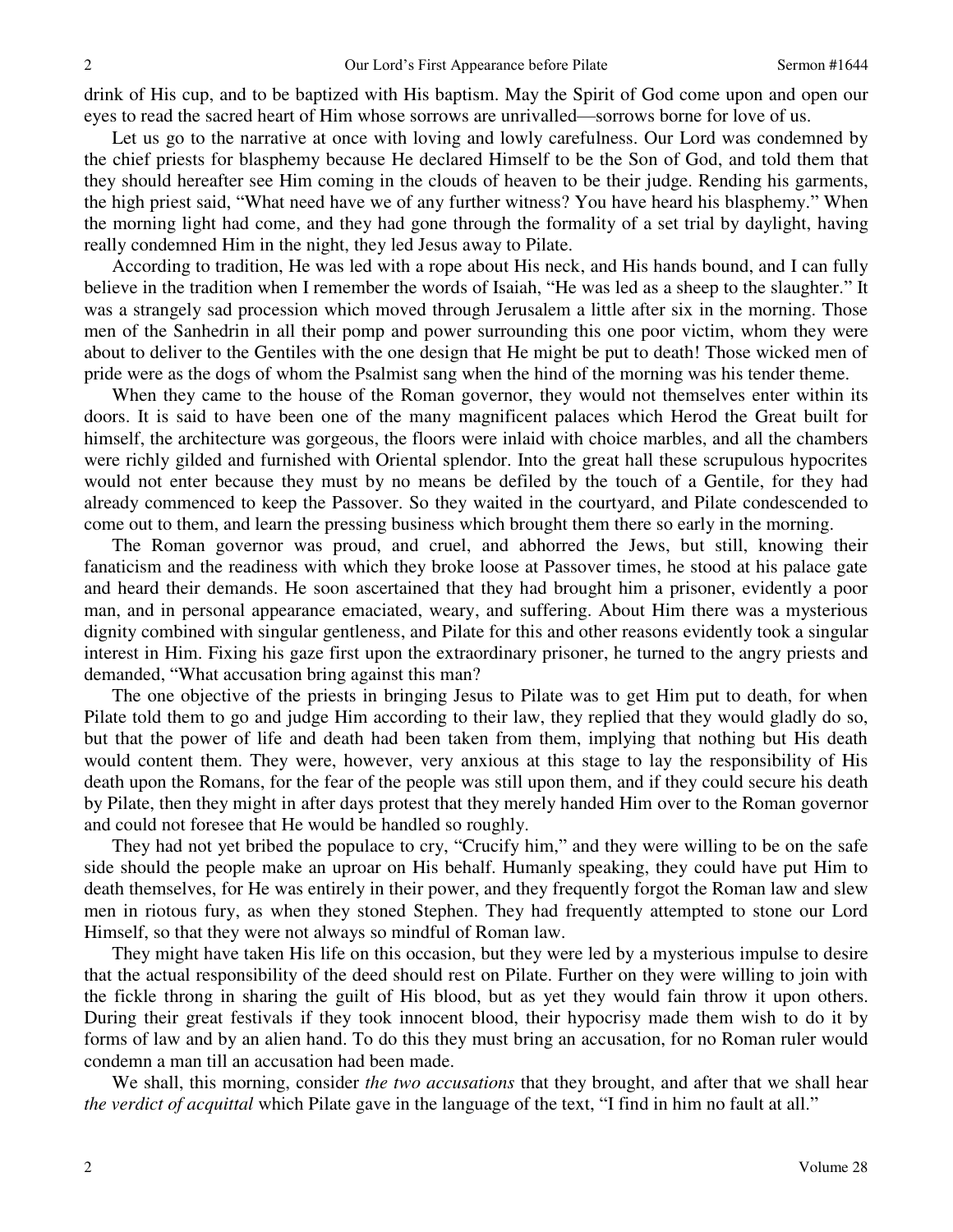**I.** The first accusation, if you will turn to the chapter and read the thirtieth verse, was that He was A MALEFACTOR.

"They answered and said unto him, If he was not a malefactor, we would not have delivered Him up to you." He was said to be a malefactor or doer of that which is evil, a person of such a mischievous life that he ought not to live.

 Upon which we remark, first, that *it was a novel charge*. It was hot from their mint, for when He stood before Caiaphas nothing was said of any evil that He had *done,* but only of evil that He had spoken. They charged Him with saying this and that, but not with doing any evil deed. The accusation of evil speaking had broken down, and they did not venture upon it a second time, because they knew very well that Pilate did not care what the man had said, all he would attend to would be some actual breach of law by act and deed.

 The Romans were a practical people, and so when Pilate led our Lord into the audience chamber he said to Him, "What have you *done?"* He did not say to Him, "What have you taught or preached?" but, "What have you done?" For this reason, the priests brought forward this newly-invented accusation and totally unfounded charge that He was a bad doer, which might mean little or much, as the hearer chose to interpret it—malice is seldom specific in its charges. The accusation of being a malefactor grew out of their malevolence, and not out of any action of our Lord's perfect life.

 One is surprised that even hate should be so blind as to assail His perfections. Whatever men may think of our Lord as a teacher, candor demands that they admire His example and award it the highest merit of honor.

 Observe, the priests herein brought against our Lord *a charge which they did not attempt to sustain*. How craftily they evaded the task of supplying proof! They brought no witnesses, their evil perjurers were left behind, they even refrained from specific charges, but the general statement that He was a malefactor was supported only by their reputation. "If He were not a malefactor, we would not have delivered him up to you," as much as to say, "You must take it for granted that He is guilty, or we would not say so. Here is our high priest, can it be supposed that such a gem of an individual would bring a false accusation? We also are the chief priests and the scribes, and teachers of Israel, can it be imagined that persons of our station and sanctity could by any possibility have brought an innocent person before you to be condemned!"

 This style of argument I have heard even in these days, we are expected to give up the faith because scientists condemn it, and they are such eminent persons that we ought to accept their dicta without further delay. I confess I am not prepared to accept their infallibility any more than that which hails from Rome. The Roman governor was not to be overridden by priests, neither are we to be led by the nose by pretendedly learned men. "If he were not a malefactor, we would not have delivered him up to you." Oh, the hypocrisy of this speech! They had tried to bring witnesses, and no witness had been found.

 They had suborned false witnesses, but these had so differed in their testimony that the whole thing broke down. They, therefore, go upon another tack, and put their own names at the back of the indictment, as if that were quite enough, and inquiry need go no further. I think I see the scornful glance of Pilate as he bade them judge Him themselves if that was their style of justice, as for him, he must hear an accusation or dismiss them to do their own pleasure if they dare. He knew that through envy they had brought Jesus to him, and he loathed the hypocrites as he heard the wretched syllables sibilating from their sanctimonious lips.

*They could not have sustained the charge,* and so far they were wise in not attempting the impossible. They might be foolhardy enough to wrest His words, but they hesitated before the task of attacking His deeds. Before His awful holiness they were for the moment out of heart, and knew not what slander to invent. O Lord, we marvel that any men should find fault with You, for You are altogether lovely, and there is in You no spot for falsehood to light upon. But I want to call your attention to this remarkable fact, that although this charge of being a malefactor was a grievous one, a trumped up one, and unsustained by any evidence, yet *it was never denied by the Lord Jesus Christ*.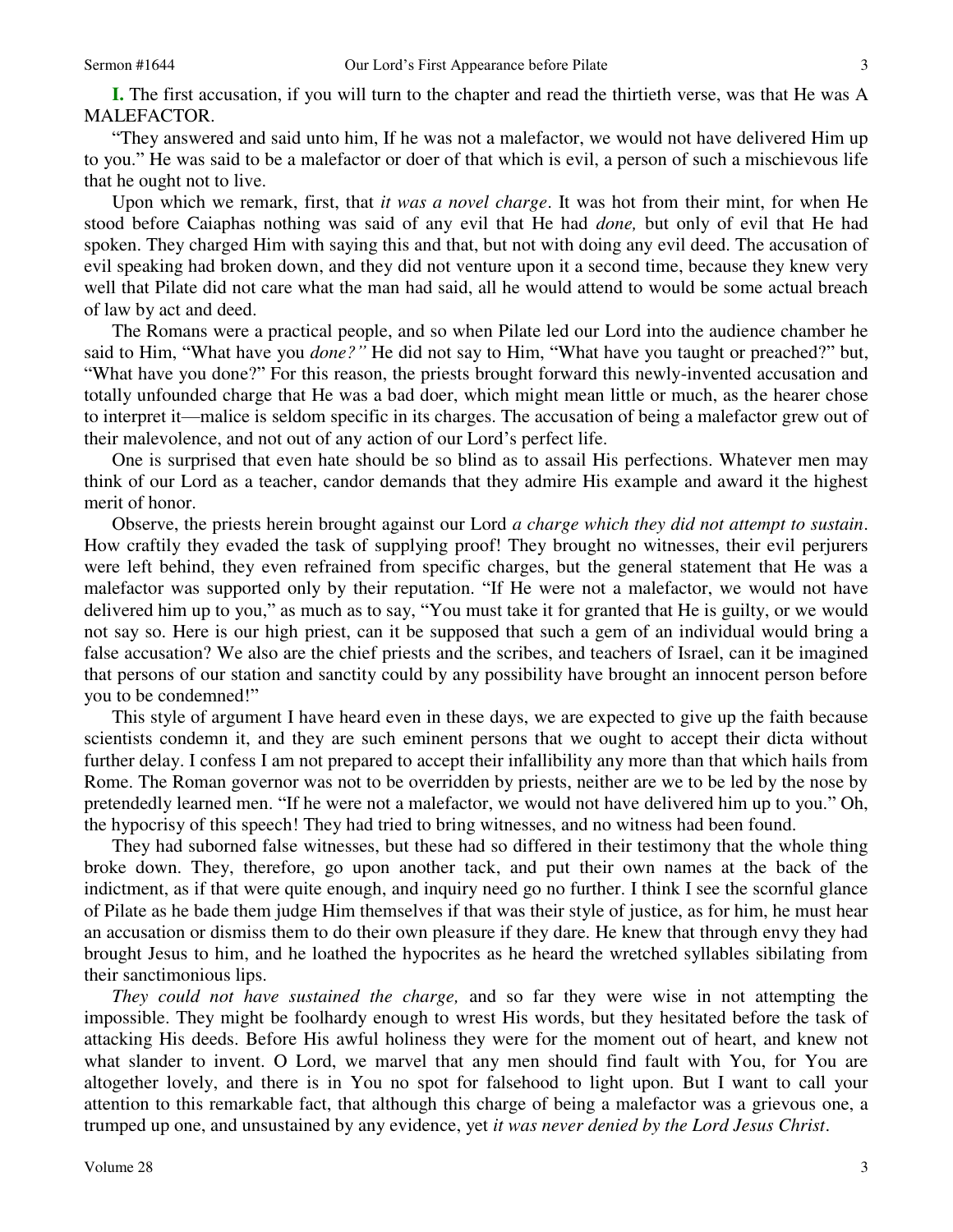It was useless to deny it before the priests. He had already challenged them to find fault with His life, saying, "I spoke openly to the world; I ever taught in the synagogue, and in the temple, whither the Jews always resort; and in secret have I said nothing. Why ask you me? ask them which heard me, what I have said unto them: behold, they know what I said." His appeal had been unavailing, for it was as useless to argue with them as for a lamb to enter into controversy with a pack of wolves eager to devour. But there might have been some use, one would think, in his answering to Pilate, for Pilate was evidently very favorably impressed with his prisoner, and if the Savior had deigned to give a full account of His life, and to prove that instead of being a malefactor He had gone about doing good, might He not have escaped?

 The answer is this, our Lord had come on earth on purpose to be the substitute for guilty men, and so when He was called a malefactor, although it was not a truthful charge, yet He patiently bore the shame of it, as it is written, "He was numbered with the transgressors." He was willing to stand in the transgressor's place, and when they put Him there He did not stir from it. "He is dumb, he opens not his mouth." He says nothing because, though in Him is no sin, He has taken our sin upon Himself.

 The question that Pilate put, "What have you done?" was one which Jesus might have grandly answered—"What have I done? I have fed the hungry, I have healed the sick, I have raised the fallen, and I have restored the dead. What have I done? I have lived a self-sacrificing life, caring nothing for Myself or My own honor. I have been the vindicator of God and the friend of man. What have I done? Certainly nothing for wherefore they could put Me to death, but everything why they should accept me as their Leader and their Savior." We hear not a word of this. The exculpation would have been complete, but it was not spoken.

 He might have baffled His enemies as He had aforetime vanquished those who came to take Him, so that they went back to their masters, saying, "Never man spoke like this man." He might have cleared Himself before the Roman procurator and by coming forth in triumph, He might have escaped from their teeth, but because He would stand in our stead, therefore when men imagined mischievous things against Him He was as a deaf man, and as a dumb man He opened not His mouth. Let us adore and bless Him for His gracious condescension, His matchless grace in standing in our stead.

 Yet further, our Lord willed that by being counted as a transgressor by Pilate He might die the death appointed for malefactors by the Roman law. If the Jews had put our Lord to death for blasphemy, it would have been by stoning, but then, none of the prophecies concerning the Messiah spoke of His being dashed to the ground by stones. The death ordained for Him was crucifixion. John says in the eighteenth chapter at the thirty-second verse, "That the saying of Jesus might be fulfilled, which He spoke, signifying what death He should die." What was that saying? Is it not the saying in the twelfth chapter of John's gospel at the thirty-second verse, "I, if I be lifted up from the earth, will draw all men unto me. This He said, signifying what death He should die."

 Being lifted up from the earth on the cross was a death which could only come from the Romans, the Jews, as I have said before, executed men by stoning, therefore He must be condemned by the Romans that His own words may be fulfilled. He had spoken even more expressly in a passage recorded by Matthew, in the twentieth chapter at the seventeenth verse, where He had declared how He would die. "And Jesus going up to Jerusalem took the twelve disciples apart in the way, and said unto them, Behold, we go up to Jerusalem: and the Son of man shall be betrayed unto the chief priests and unto the scribes, and they shall condemn him to death, and shall deliver him to the Gentiles to mock, and to scourge, and to crucify him: and the third day he shall rise again."

 In order that the word which He had spoken might be fulfilled, our blessed Master refused to plead before Pilate anything in answer to the question, "What have you done?" He stands as a transgressor, to die a transgressor's death, wherefore forever blessed be his adorable name for His voluntary endurance of penalty for our sakes.

 When I think of that word "malefactor," another word leaps to my lips directly. Call Him not malefactor, but BENEFACTOR. What a benefactor must He be who in order to benefit us allows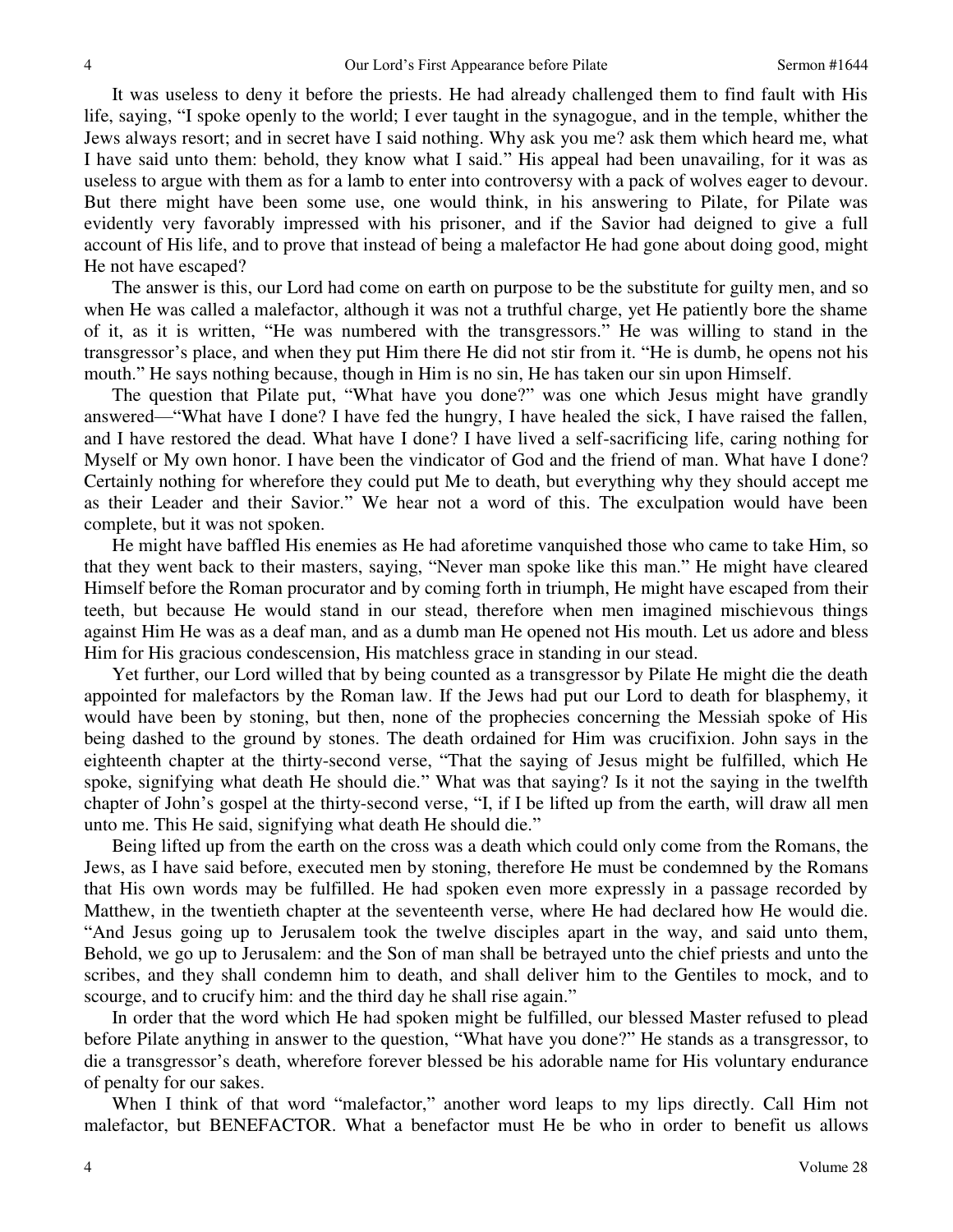Himself to be branded as a "malefactor!" Only think that He who at this moment sits in the center of adoring angels should have been called, "malefactor," that He from whose inexhaustible store of goodness all the saints in heaven and on earth are fed should yet be called, "malefactor," that He who never thought of harm to men, but whose very soul is love, whose every word and thought has been kindness towards this fallen race, should yet be called "malefactor." O earth, how could you bear so grave a lie against the infinite goodness of the Son of God! And yet, forever blessed be His name, He does not hurl back the charge, for that would have been to ruin us. He meekly bears the scandal for our sakes.

 Should not this sweeten every title of reproach that can ever fall upon us? What if they call us ill names! They called the Master of the home "malefactor," can they call us anything worse? Shall we look for honor where our Captain found nothing but shame? Wherefore let it be our glory to bear shame and reproach for Jesus' sake. So much for the first accusation.

**II.** Secondly, when the priests and scribes found that merely calling Him a malefactor was not sufficient, these wretched men changed their tactics, and according to Luke, they charged Him with setting up to be A KING.

They said that He wrought sedition; that He forbade to pay tribute unto Caesar, and made Himself out to be a king. These were three great lies, for Jesus had preached peace, and not sedition, His example was submission, not rebellion, His spirit was that of a servant, not that of a turbulent party leader. He had never said that men were not to pay tribute to Caesar, on the contrary, He had said, "Render unto Caesar the things that are Caesar's," and submitted Himself to every ordinance of authority. He had never in their sense set Himself up to be a king, if He had done so, many who were now His accusers might have been His partisans.

 The charge against Jesus of setting up to be a king in the sense in which they desired Pilate to understand them *was utterly false,* for when the multitude had been fed, they would have taken Him and made Him a king, but He hid Himself. Nay, so far from wishing to be a king, when one said to Him, "Master, speak to my brother that he divide the inheritance with me," He said, "Who made me a judge or a divider over you?" He put aside any approach to interference with the reigning powers. His accusers must have known that if He had willed He had power at His back to have supported His claims, even as He said to Pilate, that, if He had been a king of a worldly dominion, His servants would have fought for Him.

 His followers had been brave and courageous, and enthusiastic, and they would, no doubt, have given no end of trouble both to the Jews and to the Romans if their leader had claimed a temporal sovereignty. But our Lord had made Peter put up his sword into its sheath, and healed the wound which he had given. All His life long He had preached peace and love, and a kingdom which is righteousness and peace. He was no rival to Caesar, and they knew it.

 And please to notice that this charge of Christ being a king *did not come from the governing power.* When Pilate asked our Lord, "Are you the King of the Jews?" our Savior wisely replied, "Say you this of yourself, or did another tell you it of me? Have you any reason to think that I am a leader of sedition? As the governor of this nation you have to watch carefully, for the people are seditious. Have you ever seen or heard anything of Me that looks like an attack on your authority? Have you anything of your own knowledge that would lead you to bring a charge against Me?"

 Pilate, knowing nothing whatever against Him, and indeed scorning the idea that he knew anything about the Jewish people, whom he detested, replied haughtily, "Am I a Jew? Your own nation and your own rulers have brought this charge against you, not I." A great point was gained when Pilate said this, the charge was shown to be a mere invention, since the eagle eye of the Roman procurator had never seen the slightest grounds for it.

*It was a frivolous charge* on the very face of it. How could that harmless, forsaken man be a peril to Caesar? What had the Roman legions to fear from that solitary sufferer? He was too meek and pure to threaten warfare and strife in the domain of Tiberius. Look at Him, and realize the absurdity of the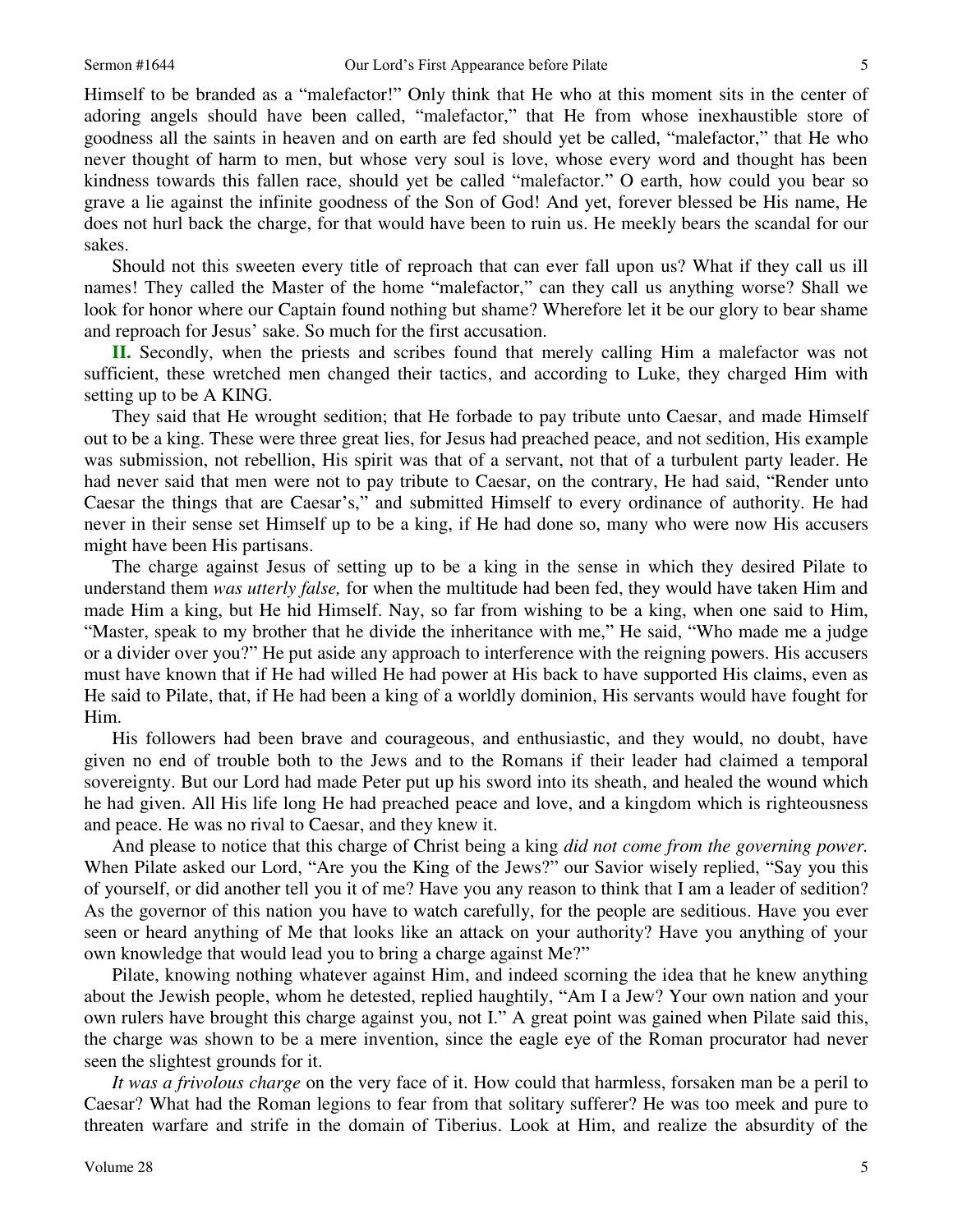situation. Moreover, it would seem a strange thing that the Jewish people should bring before the Roman governor their own king. Is this the way that subjects treat their monarchs? If He be a leader of sedition He does not seem to have succeeded with His countrymen, for the heads of the people are seeking His death. There could be upon the face of it no chance of danger whatever from rebellion which was so summarily put down by the Jews themselves. If they had not been besotted by their rage, they would themselves have shrunk from so absurd a position.

 But yet I want you to note very carefully that *the Lord never denied this charge* in the sense in which He chose to understand it. He first explained what He meant by His being a king, and when He had explained it then He openly confessed that it was even so.

 First, I say, *He explained what He meant by being a king,* and notice carefully that He did not explain it away. He said, "My kingdom," and also when Pilate said, "Are you a king then?" He said, "You say that I am a king." He was there and then a real king, and He avowed it without reserve. We are constantly told that the kingdom of Christ is a spiritual kingdom, and this saying is true, but I would have you take heed that you do not spirit away His kingdom as if it were only a pious dream.

 Spiritual or not, the kingdom of Christ on earth is real and powerful. It is real none the less, but all the more, because it may fitly be called spiritual. Jesus is even now a king. He said, "I am a king." Some say that His kingdom is not yet, but is reserved for the latter days, but I aver that He is a king today, and that even now JEHOVAH has set Him as king upon the holy hill of Zion. I bless God that He has translated us, "Into the kingdom of his dear Son." "You are the king of glory, O Christ." When I say, "Your kingdom come," I do not mean that it may begin to be set up on earth, but that it may continue to be set up in new places, may be extended and grow, for Jesus has at this very moment a kingdom upon the face of the earth, and they that know the truth belong to it, and recognize Him as the royal witness by whom the kingdom of truth has been founded and maintained.

 You remember the remarkable saying which is attributed to Napoleon Bonaparte in his later days at St. Helena, "I have founded a kingdom by force, and it has passed away; but Jesus founded His empire upon love, and therefore it will last forever." Verily, Napoleon spoke the truth—Jesus, the right royal Jesus, is Master of innumerable hearts today. The world knows Him not, but yet He has a kingdom in it which shall ere long break in pieces all other kingdoms. True and loyal hearts are to be found among the sons of men, and in them His name still wakes enthusiasm, so that for Him they are prepared to live and die.

 Our Lord is every inch a king, He has His throne of grace, has His scepter of truth, His officers who, like Himself, witness to the truth, and His armies of warriors who wrestle not with flesh and blood, and use no carnal weapons, but yet go forth conquering and to conquer. Our Lord has His palace where He dwells, His chariot in which He rides, His revenues, though they be not treasures of gold and silver, and His proclamations, which are law in His church. His reigning power affects the destiny of the world at this present moment far more than the counsels of the five great powers, by the preaching of the truth His servants shape the ages, and set up and cast down the thrones of earth. There is no prince so powerful as Jesus and no empire so mighty as the kingdom of heaven.

 Our Lord also said that His kingdom came not from this world, for that, I take it, is the more correct translation of the passage, "My kingdom is not of this world." It came not from this world, it is a substantial kingdom, but it did not spring from the same sources as the kingdoms of the world, neither is it supported, maintained, or increased by the same power as that which the kingdoms of the world depend upon. Christ's kingdom does not depend upon the force of arms, He would have His followers lay these weapons all aside. Christ's kingdom does not depend, as earthly kingdoms too often do, upon craft, policy, and duplicity.

 It used to be said that an ambassador was a gentleman who was sent abroad to lie for the good of his country, and I fear it might still describe full many an ambassador. What is the science of diplomacy but the art of deceit? When statesmen are thoroughly honest, and are guided by principle, they are generally suspected, and an outcry is raised that the interests of the country will be sacrificed. But there is no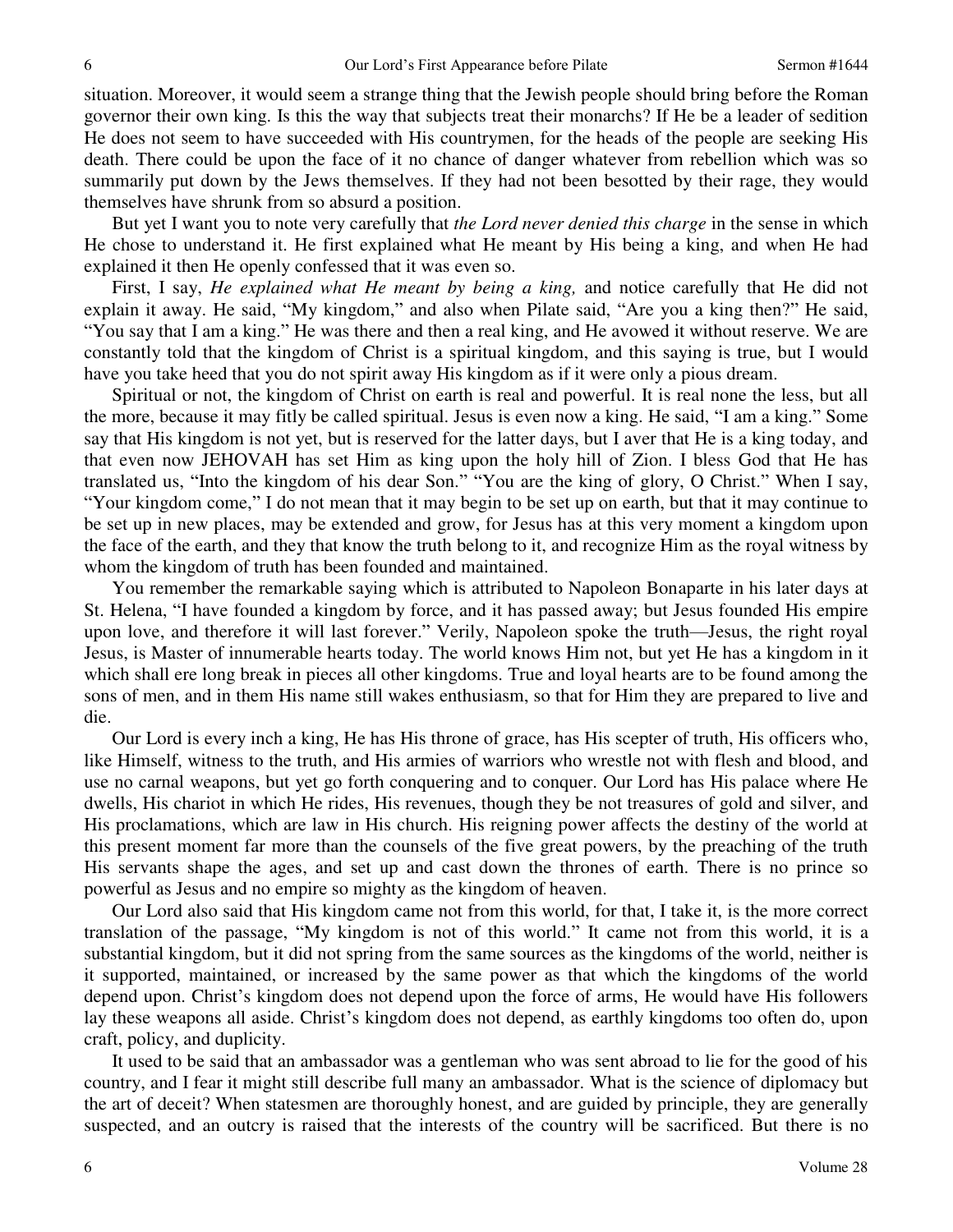diplomacy in Christ's rule, everything like crooked policy is of the devil, and not of Christ. He comes to bear witness to the truth, and it is by the truth, not by force nor by craft, that His throne is established among the sons of men, and therefore it is not from this world.

 To be a king is indeed so little wrong in the sight of Jesus that it is the ultimate purpose of His coming to earth. He came to save men, did He not? Yes, but still He says, "For this purpose was I born, and for this cause came I into the world, that I should bear witness unto the truth," which is another way of saying, "that I might be a king." This is His ultimatum. Christ is a teacher that He may be a king, Christ is an exemplar that He may be a king, Christ is a Savior that He may be a king, this is the great end and objective that He has in His life, His death, His resurrection, and His second coming—that He may set up a kingdom among the sons of men to the glory of God. Oh that this great objective of His mission might be furthered in our time, and consummated speedily in the long-promised age of gold.

 The Master tells us that the main force and power of His kingdom lies in the truth. He came to be a King, but where is His scepter? The truth. Where is His sword? It comes out of His mouth, He bears witness to the truth. Where are His soldiers? They are men of truth. Jesus Christ leads on a band of whom He says, "And you are my witnesses." His kingdom consists in witnessing to the truth, and who are they that become His subjects? Why, those that are of the truth, men who, hearing the truth, know the joyful sound and accept it, and feel its power.

 Dear hearers, let each one of us ask himself, "Do I belong to His kingdom? Will I have this man to reign over me? Do I desire to get rid of everything in myself that is not true? Am I anxious to put down around me everything that is false and wicked? Do I wish to uphold God's laws, for they are truth? Do I desire to spread the principles of love and kindness, for they are truth? Am I willing to learn, and so become the disciple of the greatest of all teachers, and then, am I willing to bear witness to what I have learned, and so spread the sway of the truth? If so, then I am of His kingdom.

 I know that I address many who desire in their hearts today that Christ and His truth may triumph, and they little mind what becomes of themselves. Let but His gospel spread and the principles of righteousness prevail, and as for us, let us live or die, it shall be a matter of small concern. O King, live forever, and we shall find our life in Your life, and glory in promoting Your glory, world without end. Such a spirit is of the truth, and we may assure ourselves that Jesus is our King.

*Our Lord, having explained His meaning, confessed that He was a King*. This is that to which Paul refers when he says, "The Lord Jesus, who before Pontius Pilate witnessed a good confession." He did not draw back and say, "I am no King." Pilate might have delivered Him then, but He spoke boldly concerning His blessed, mysterious, and wonderful kingdom, and therefore it was not possible that He should be set free. This, indeed, was His accusation written over His cross, "This is Jesus the King of the Jews."

 Poor Pilate, he did not understand our Lord, even as the men of this world understand not the kingdom of Christ. He said to Him, "What is truth?" and without waiting for a reply he went out to the Jews. Ah, brethren, let us never ourselves deny that Jesus is a king, but we shall deny it if we do not live according to His bidding. Oh you that claim to be Christ's, but do not live according to Christ's laws, you practically deny that He is a king.

 I dread the men who say, "We believe, and therefore we are saved," and then do not live in holiness, for these divide our Lord's offices, setting up His priesthood and denying His kingship. Half a Christ is no Christ—a Christ who is a priest but never a king is not the Christ of God. Oh brethren, live as those who feel that every word of Jesus is law, and that you must do what He bids you, as He bids you, and because He bids you, and so let all men know that unto you Jesus is both Lord and God.

**III.** I conclude by noticing THE ACQUITTAL which Pilate gave to our Lord Jesus.

 He had heard the charge of being a malefactor, to which the prisoner pleaded nothing, he had heard the charge of his being a king, which the prisoner had most satisfactorily explained, and now Pilate coming out to the people said, "I find in Him no fault at all." Pilate, you have well spoken. Your verdict is typical of the verdict of all who have ever *examined* Christ.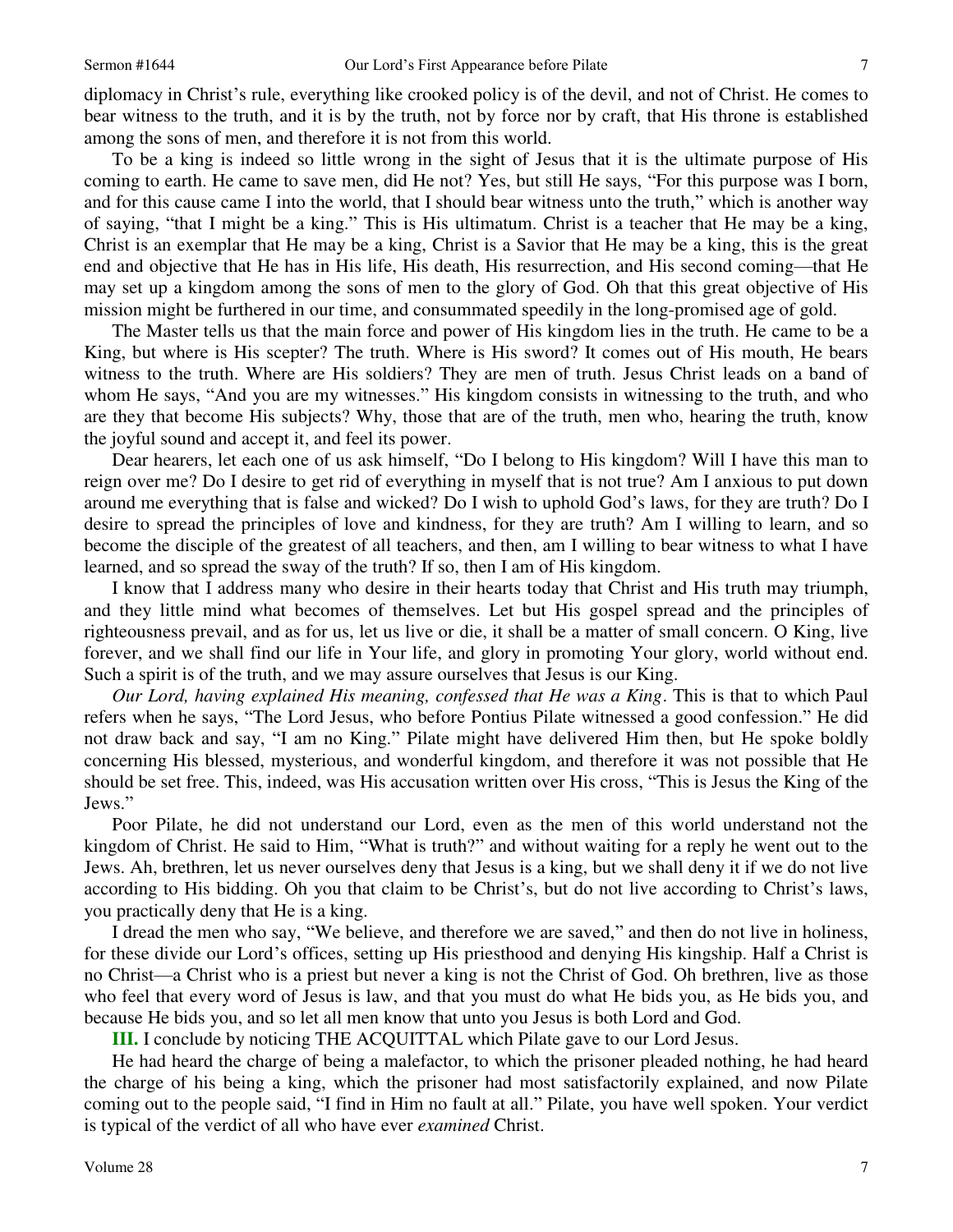Some have examined Him with an unfriendly eye, but in proportion as they have been candid in the observation of facts, they have been struck with His life and spirit. It is a very rare thing to hear even the infidel rail at the character of Jesus, in fact, some of the foremost skeptics as to our Lord's teaching have been remarkably impressed with admiration of His life. No character like that of Jesus is to be seen in history, nay not even in romance.

 If anyone says the four gospels are forgeries, let him try to write a fifth, which shall be like the other four. Why, you cannot add an incident to the life of Christ, its details are unique, the fancy cannot imagine a fresh incident which could be safely joined on to that which is recorded. Every critic would cry out, "This is not genuine." The life of Jesus is a roll of cloth of gold, of the manufacture of which the art is utterly lost. His spotless character stands alone and by itself, and all true critics are compelled to say they find no fault at all in Him.

 Let me add that this verdict of Pilate is the verdict of all that have ever *associated* with Christ. One disciple who was with Christ betrayed Him, but he spoke nothing against Him. Nay, the last witness of Judas before he hanged himself was this, "I have sinned in that I have betrayed the innocent blood." If there had been a fault in Jesus, the traitor would have spied it out, his unquiet conscience would have been glad enough to find therein a sedative, but even he was compelled to say, "I have betrayed the innocent blood." "Which of you convinces me of sin?" is the challenge of Jesus, to which there is no reply.

 Some of us have *lived with Christ spiritually*. In the course of His providence He has brought some of us very low by sickness, or by bereavement, or loss. Everyone saved by our Lord has come under the discipline of His house, for "whom the Lord loves He chastens, and scourges every son whom He receives."

 Now, what is the verdict of all here present who know Jesus, our king? For my part, I find no fault at all in Him. He is everything that is lovely. He is all my salvation and all my desire. Do you not think that out of the millions of Christians who have lived hoping in Christ some one would have told us if it is His habit to disappoint His people? Out of so many believers who dwell with Him surely some one or other of them, when they came to die, would have told us if He is not all that He professes to be. Would not some one or other have confessed, "I trusted in Christ and He has not delivered me, it is all a delusion"? Surely, out of the many we have seen depart, we would have found some one or two that would have let out the secret, and have said, "He is a deceiver. He cannot save, He cannot help, He cannot deliver." But never one dying believer throughout the ages has spoken ill of Him, but all have said, "We find no fault at all in Him."

 Mark you that will be the verdict of everyone among you. If any of you reject Christ, when you shall stand at His judgment seat to be condemned because you believe not in Him, and when that withering word, "Depart, you cursed!" shall consign you to your everlasting portion, you shall then be obliged to say, "I find no fault at all *in him."* There was no failure in His blood, the failure was in my want of faith, no failure in His Spirit—the failure was in my obstinate will, no failure in His promise—the failure was that I would not receive Him, there was no fault at all in Him. He never spurned me. He never refused to hear my prayers. If my Sabbaths were wasted, it was no fault of His, if I defied the gospel, it was no fault of His, if I have perished, my blood is at my own door. "I find no fault at all in him." From all parts of creation shall go up one general attestation to His perfection. Heaven and earth and hell shall all join the common verdict, "We find no fault at all in him."

 I will send you away when I give you three practical words to think of. The first is this—Beware of an external religion, for the men that called Jesus malefactor and falsely accused Him were very religious people, and would not go into Pilate's hall for fear of polluting themselves. They were strong in rituals, but weak in morals. None are so inveterate against the principles of the Gospel as those whose religion consists in form and ceremony but does not affect their hearts.